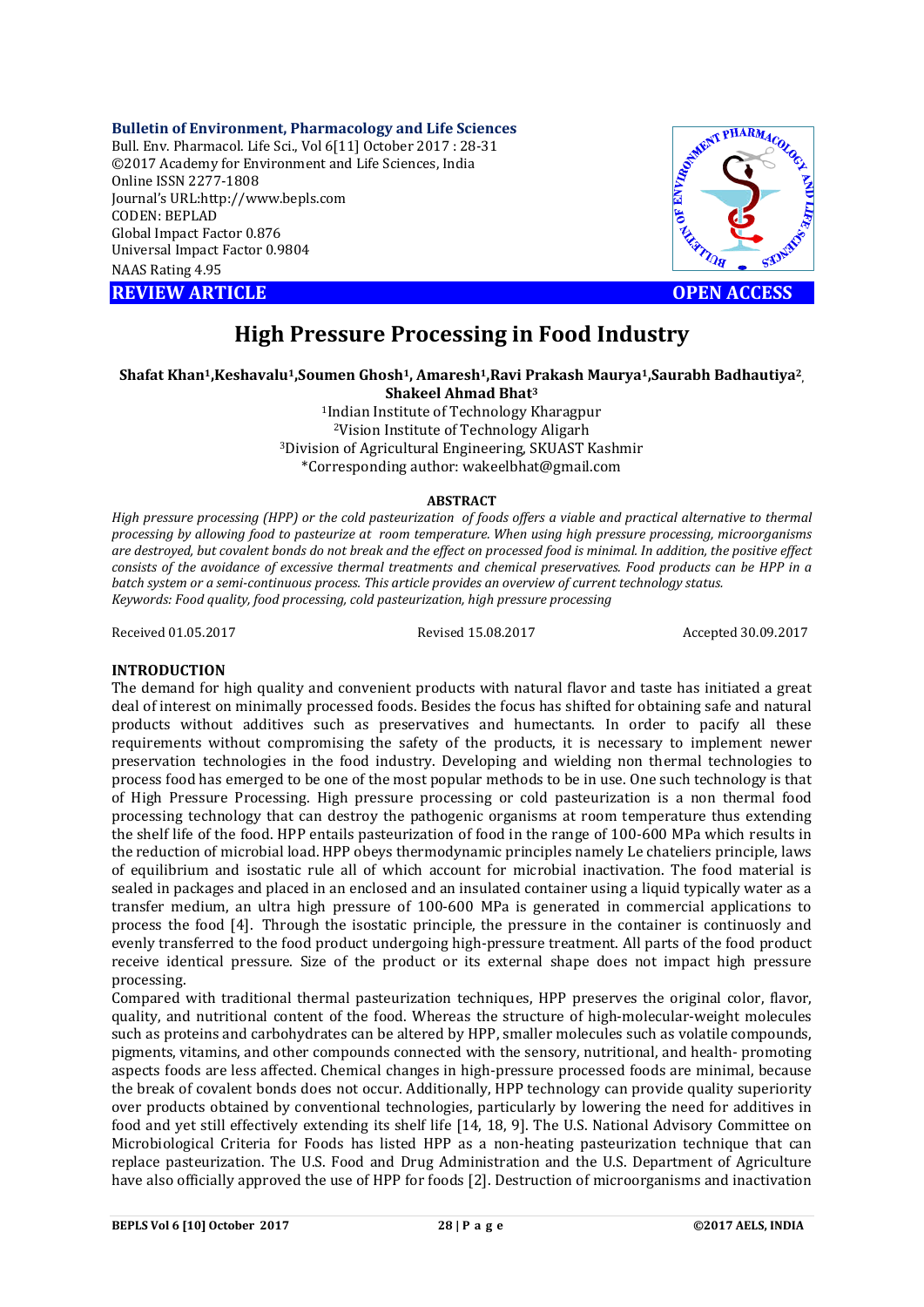#### **Khan** *et al*

of enzymes at low or moderate temperatures without changing organoleptic and nutritional properties shows that high-pressure technology has the potential to be used in the development of a new generation of value added foods. HPP is not likely to replace traditional processing methods. It may complement such methods or find niche applications. Nevertheless, their novel physico-chemical and sensory properties offer exciting opportunities for industry. The combination of HPP with other processing options such as heat, gamma-irradiation, ultrasound, carbon dioxide, and anti-microbial peptides, can lower the pressures required. The process can also be integrated to other processes such as blanching, dehydration, osmotic dehydration, rehydration, frying, extraction, gelation, freezing, and thawing. High capital expenditure may limit its application initially but this will be offset by lower operating costs since the energy used to pressurize is less than the energies used in thermal processing and other benefits with respect to product originality. With further progress of technology and its commercialization, it is expected that the cost of the equipment will come down in the near future and the high-pressure processed safe and nutritious products will be available to all consumers at an affordable cost.

## **INSTRUMENTATION AND PRINCIPLE**

HPP is essentially a batch operation. The major components of a HPP equipment consists of a pressure vessel enclosed on both the sides. A yoke mechanism is placed to secure pressure vessel while in operation. A pressure intensifier and a pump is also placed for generating the pressure. For loading or unloading the material handling system is also present. A special PID assisted process control system is also kept in place for monitoring and recording various process variables [19].

A typical operation of HPP is carried out in a retort. The food to be processed is vacuum packaged in a flexible polymeric material and is then subsequently loaded inside a cylindrical carrier basket. The pressure is transmitted to the package on any side of the interface. The carrier basket containing the product is then placed in the pressure vessel which is then closed on all its sides. The pressure vessel is filled with pressure transmitting fluid typically water. The target pressure is obtained through compression of pressure transmitting fluid using the combined action of a pump and intensifier. During high pressure the product is held for the desired time at a target pressure. Finally the vessel is depressurised quickly and the product is unloaded. Typically cycle time for the process is about 10 minutes. There is a constant increase in temperature while compression (3/100C) and a rapid decrease in temperature while decompression which is a unique advantage of HPP for food pasteurization and sterilization [17].

The governing principle for HPP processing are based on assumption that foods under high pressure in a vessel follow the Isostatic rule regardless of their size or shape. According to this rule pressure is instantaneously and uniformly transmitted throughout a sample whether the sample is in direct contact with the pressure medium or hermetically sealed in a flexible package.This principle helps explain why nonporous foods with high-moisture content are not damaged macroscopically by pressure treatment. Because air and water differ in compressibility under pressure, the structure and shape of the foods containing air pockets (as in the case of marshmallows) may be altered upon pressure treatment, unless the food is perfectly elastic and consists of closed-cell foam from which air cannot escape [1]. The effect of HPP on food chemistry and microbiology is governed by Le chatliers principle. High pressure stimulates some phenomena (e.g. phase transition , chemical reaction and changes in molecular configuration) that are accompanied by a decrease in volume is enhanced by pressure.. The effect of pressure on protein stabilization are also governed by this principle. Breaking of concentrated bonds is also enhanced by HPP .Consequently HPP can disrupt large molecules and microbial structures such as enzymes , proteins , lipids and cell membranes and have smaller molecules such as vitamins and flavor component unaffected. [13].

# **APPLICATION OF HPP ON VARIOUS FOOD INDUSTRY SECTORS APPLICATION OF HPP ON FRUITS AND VEGETABLES**

High Pressure Processing is a very attractive technology for preservation of fruits and vegetable products especially high pressure treatment at room temperature is interesting for pasteurization of a range of fruits and vegetables resulting in a product with a shelf life of 4-6 weeks when stored refrigerated. Moreso over studies are available which show affirmative results for maintaining quality nutrient preservation and sensory aspect of the product. Examples are fruit juices, Jams, vegetable mixes and Ready to eat meals that are pasteurized by HPP to give them an extended shelf life of 1-2 months when stored refrigerated. Some good reviews are available that give an over view of the effect of HPP on fruits and vegetables [15, 16]. The most classic example of HPP on fruits and vegetables is guacomole or Avacado puree [3].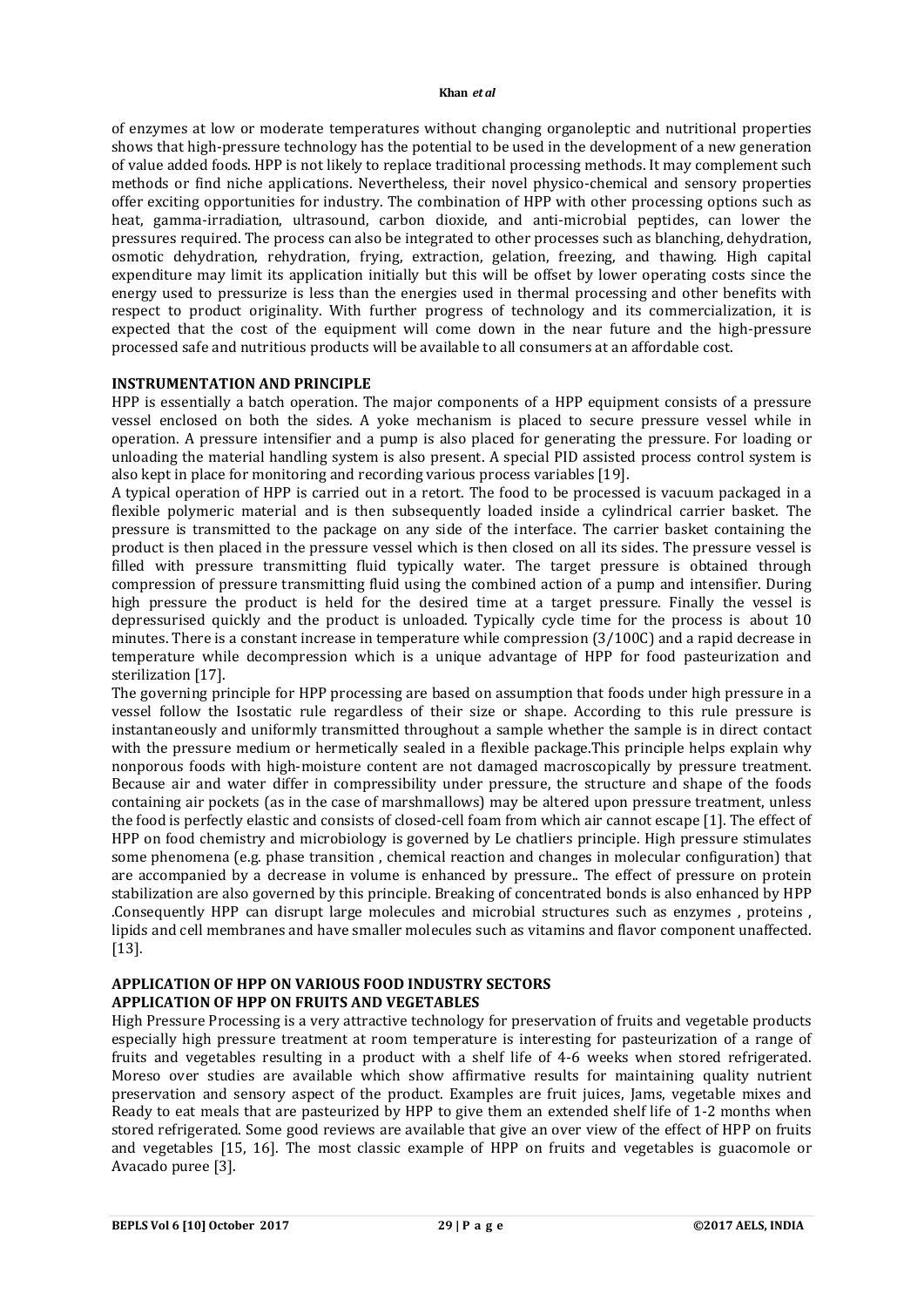#### **Khan** *et al*

# **APPLICATION OF HPP ON DAIRY PRODUCTS**

Milk was one of the first products to be subjected to HPP in 1897 but there are few applications for dairy products despite patents being developed for milk and dairy products which affirm industrial relevance of this technology. One reason for this lack of application for dairy products might be that HPP treatment effects many constituents of milk especially protein and mineral equilibrium and induce changes in the functional properties of such products [11, 12].

HHP treatment for Cheese is a potential technology in the dairy industry for the manufacture of cheese due to its positive effects on Rennet coagulation time, Cheese yield , ripening characteristics , extent of cheese shelf life , cheese functionality and development of new textures. HHP treatment reduces the number of micro organism in milk so it can be used to increase the microbiological safety and quality of milk to produce high quality cheese. Drake *et al* [8] reported a high quality cheese with HPP treated milk with no detrimental effect on cheese flavor.

## **APPLICATION OF HPP ON MEAT PRODUCTS**

HPP facilitates the improvement of microbial safety of Meat and Meat products [6, 7, 10]. The main objective in industrial HPP is to destroy the pathogenic and spoilage micro organisms and to extend the shelf life while maintaining the characteristics and quality of meat and meat products almost intact. [1] In some cases as in dry cured meat products HPP is the only feasible pasteurization process which has minimal effects on flavor appearance , texture, and nutritional value [10].

## **CONCLUSION**

HPP of foods was first reported by Hite in 1899 who treated milk at 670 MPa for 10 mins and detached a 5-6 log cycle reduction in total counts. Meat treated at 530 MPa for 1hr was reported to have insignificant microbial growth after three weeks. Bridgeman [5] reported egg albumin coagulation by 1 hr at 590 MPa. In last two decades HPP programmes has been established in many places in the world. Further application of this technology in various sectors have been dealt with extensively. The range of high pressure processed products available in international markets (fruits juices, rice cakes, raw squids in Japan; orange and apple juice in France and Portugal; guacamole and oysters in the United States, indicates future potential of the technology. In the coming years, HPP is likely to be used commercially before the underlying science and its full potential may be comprehensively understood. The integration of High Pressure Processing with other matured operations such as blanching, Osmotic dehydration, rehydration, frying, freezing and solid-liquid extraction has been shown to open up new processing options. The key challenges identified include heat transfer problems, resulting non-uniformity in processing, obtaining reliable and reproducible data for process validation, lack of detailed knowledge about the interaction between the high pressure and a number of food constituents, packaging and stationary issue are the areas which need to be worked upon in future.

## **REFERENCES**

- 1. Balasubramaniam, V. M., &Farkas, D. (2008). High-pressure food processing. *Revista de Agaroquimica y Tecnologia de Alimentos*, *14*(5), 413-418.
- 2. Barbosa-Cánovas, G. V., &Juliano, P. (2008). Food sterilization by combining high pressure and thermal energy. *Food engineering: Integrated approaches*, 9-46.
- 3. Bates, R.P. 1970. Heat-induced off-flavor in avocadoflesh. J. Food Sci. 35: 478-482
- **4.** Bermúdez-Aguirre, Daniela, and Gustavo V. Barbosa-Cánovas. "An update on high hydrostatic pressure, from the laboratory to industrial applications." *Food Engineering Reviews* 3, no. 1 (2011): 44-61.
- 5. Bridgman, P. W. (1914). The coagulation of albumen by pressure. *Journal of Biological Chemistry*, *19*(4), 511-512.
- 6. Cheftel, J.C. 1995. Review: high-pressure, microbial inactivation and food preservation. Food Science and Technology International,1:75–90.
- 7. Cheftel, J.C., and Culioli, J. 1997. Effects of high pressure on meat: a review. Meat Science, 46(3):211–236.
- 8. Drake, M. A., Harrison, S. L., Asplund, M., Barbosa-Canovas, G., & Swanson, B. G. (1997). High pressure treatment of milk and effects on microbiological and sensory quality of Cheddar cheese. *Journal of Food Science*, *62*(4), 843- 860.
- 9. Hite, B. H. (1899). *The effect of pressure in the preservation of milk: a preliminary report* (Vol. 58). West Virginia Agricultural Experiment Station.
- 10. Hugas, M., Garriga, M., and Monfort, J.M. 2002. New mild technologies in meat processing: high pressure as a model technology. Meat Science, 62(3):359– 371.
- 11. Huppertz, T., Fox, P. F., de Kruif, K. G., & Kelly, A. L. (2006). High pressure-induced changes in bovine milk proteins: a review. *BiochimicaetBiophysicaActa (BBA)-Proteins and Proteomics*, *1764*(3), 593-598.
- 12. Huppertz, T., Kelly, A. L., & Fox, P. F. (2002). Effects of high pressure on constituents and properties of milk. *International dairy journal*, *12*(7), 561-572.